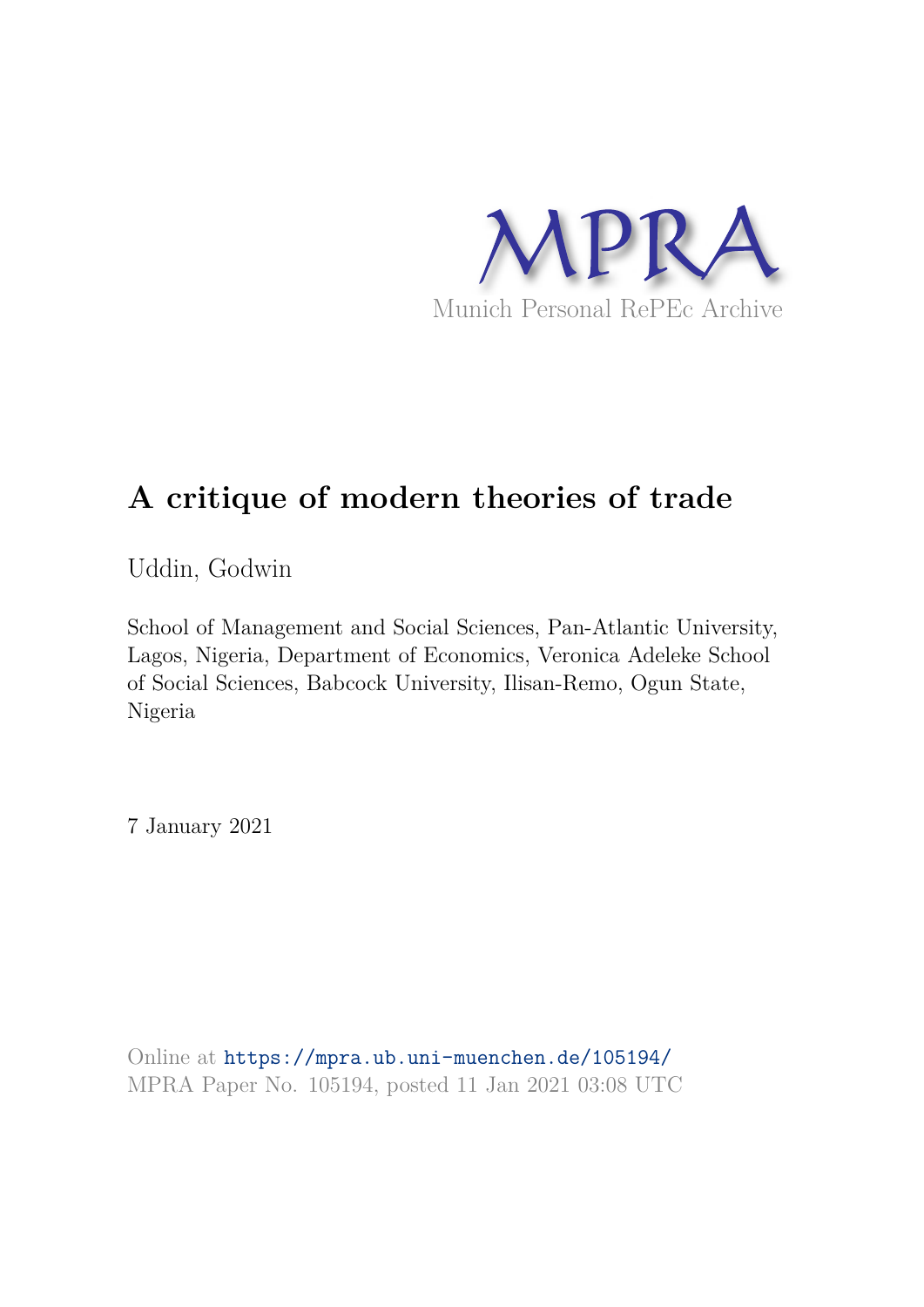## **A CRITIQUE OF MODERN THEORIES OF TRADE<sup>1</sup>**

**Godwin E. Uddina,b**

**<sup>a</sup>School of Management and Social Sciences, Pan-Atlantic University, Lagos, Nigeria. <sup>b</sup>Department of Economics, Veronica Adeleke School of Social Sciences, Babcock University, Ilisan-Remo, Ogun State, Nigeria.** 

<sup>1</sup> This article is grateful to thoughts from Lam, T. (2015). A Review of Modern International Trade Theories. *American Journal of Economics, Finance and Management* 1(6): 604-614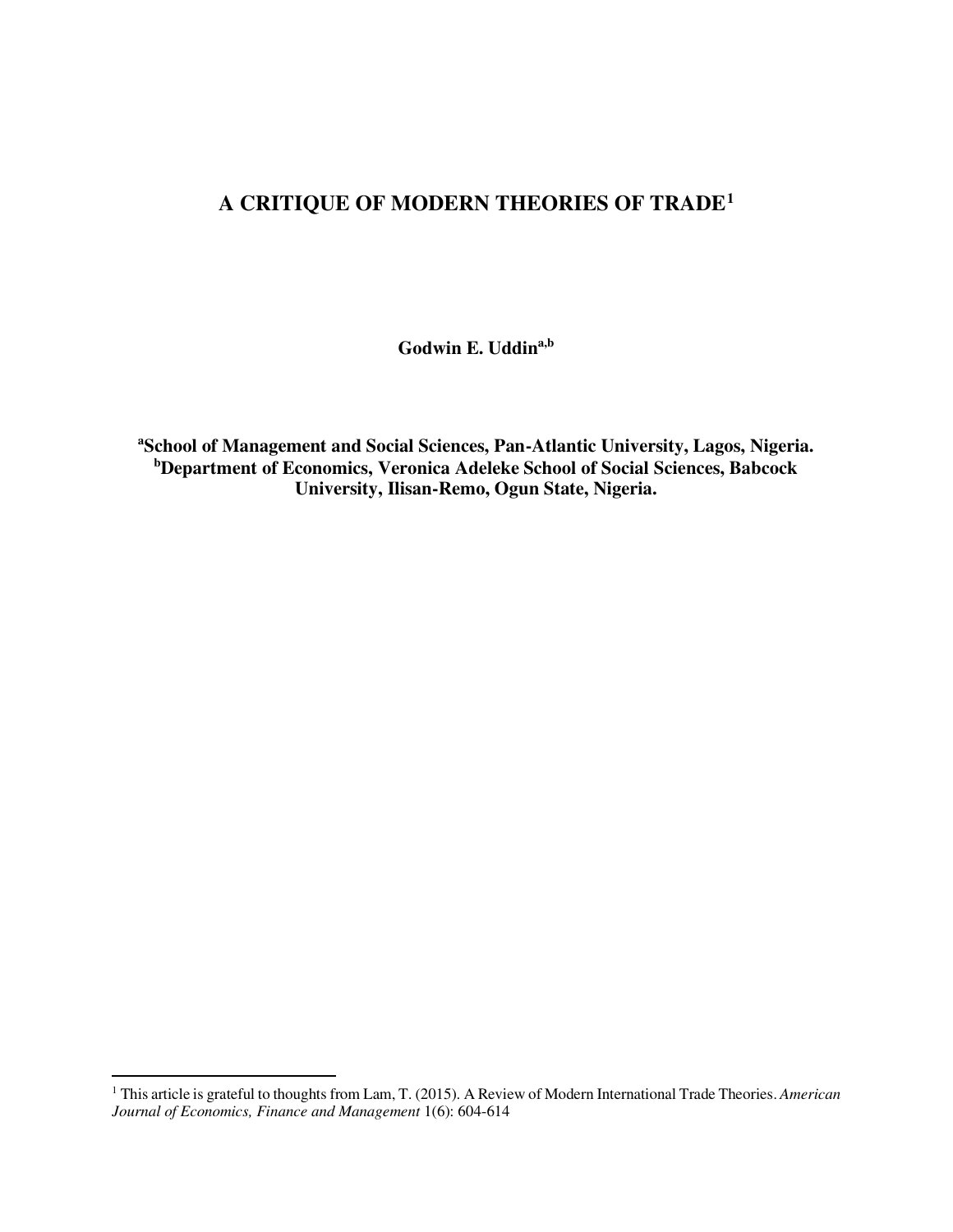### *Abstract*

*This article recapitulates some of the trade theories reputed to be of the twentieth century. Here, the Heckscher-Ohlin theory (with some of its variants), endogenous growth theory, product cycle theory, and new trade theory were considered. This review thereof, amidst others, highlight some of the assumptions of these theories and thus present some critique of the same theories.*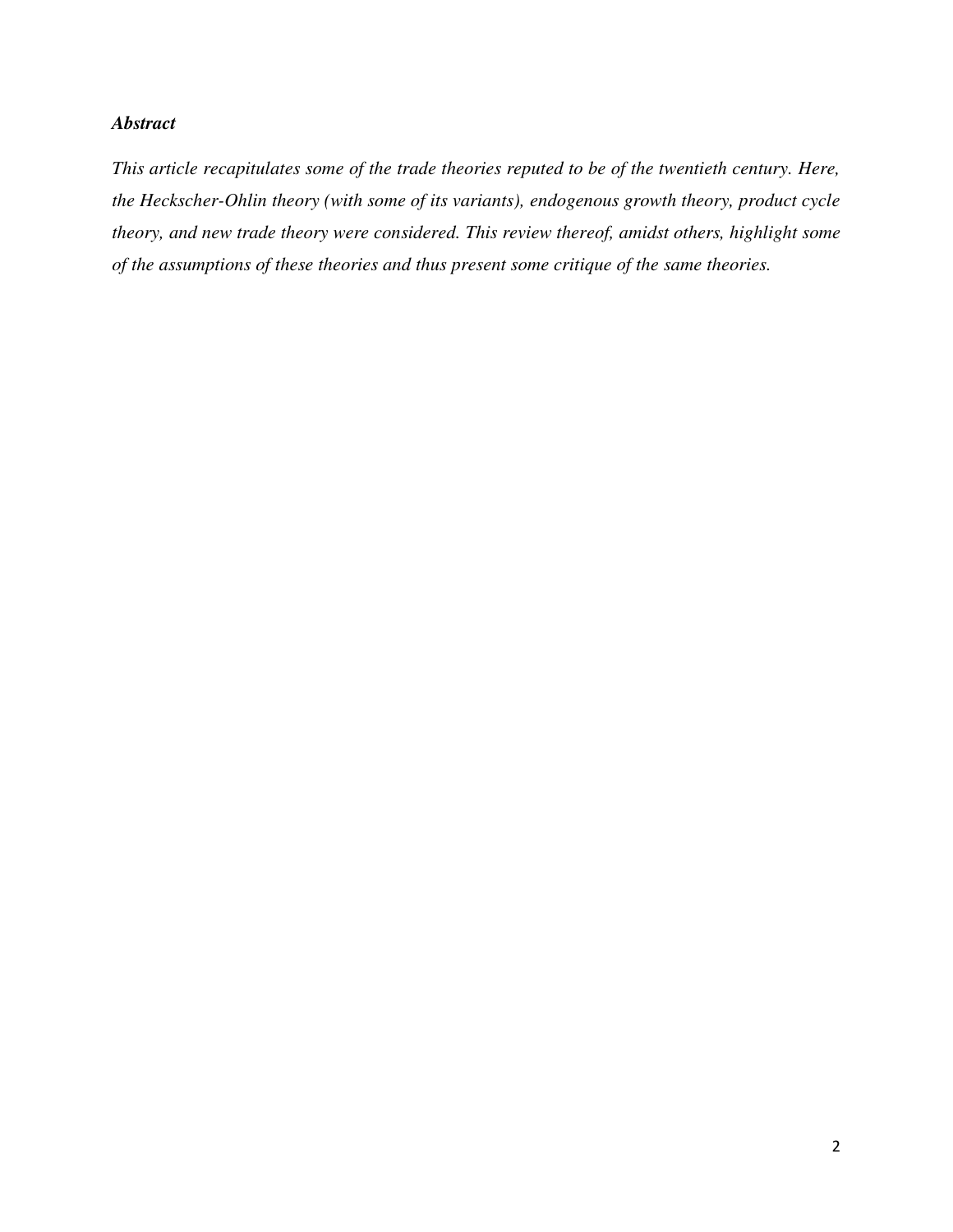#### **1.0 Introduction**

The debate concerning the role of trade as an engine for economic development in world economies had been unending. Earlier theories from Adam Smith (1723 - 1790) and David Ricardo (1772 - 1823) had notably supported international trade to play an important role in economic growth by increasing the size of markets and offering each country the possibility of taking advantage of the increasing returns to scale due to the division of labour and specialization, and that differences in production technologies could inform a country's specialization in the production of commodities she so has a comparative advantage, whereas constant returns to scale at least in every production process is expected respectively (Lam, 2015).

Both Smith and Ricardo, however, agree in consensus that with trade, specialization in the production of a commodity by a country and for which she can produce relatively cheaper than one country or more than one country in comparison is possible, in the same vein as each country then, with a given amount of resources, can consume more than she could without trade (Lam, 2015).

A more recent development to the theories supporting international trade is discussed as follows: Section 2, Heckscher-Ohlin trade theory (with some of its variants). Section 3, endogenous growth theory. Section 4, product cycle theory. Section 5, new trade theory; and Section 6 concludes.

#### **2.0 Heckscher-Ohlin theory of trade**

The original development, foundation(s), and or earlier propositions of the Heckscher-Ohlin theory are noted attributable to two Swedish economists, Eli Heckscher and his student Bertil Ohlin (Lam, 2015).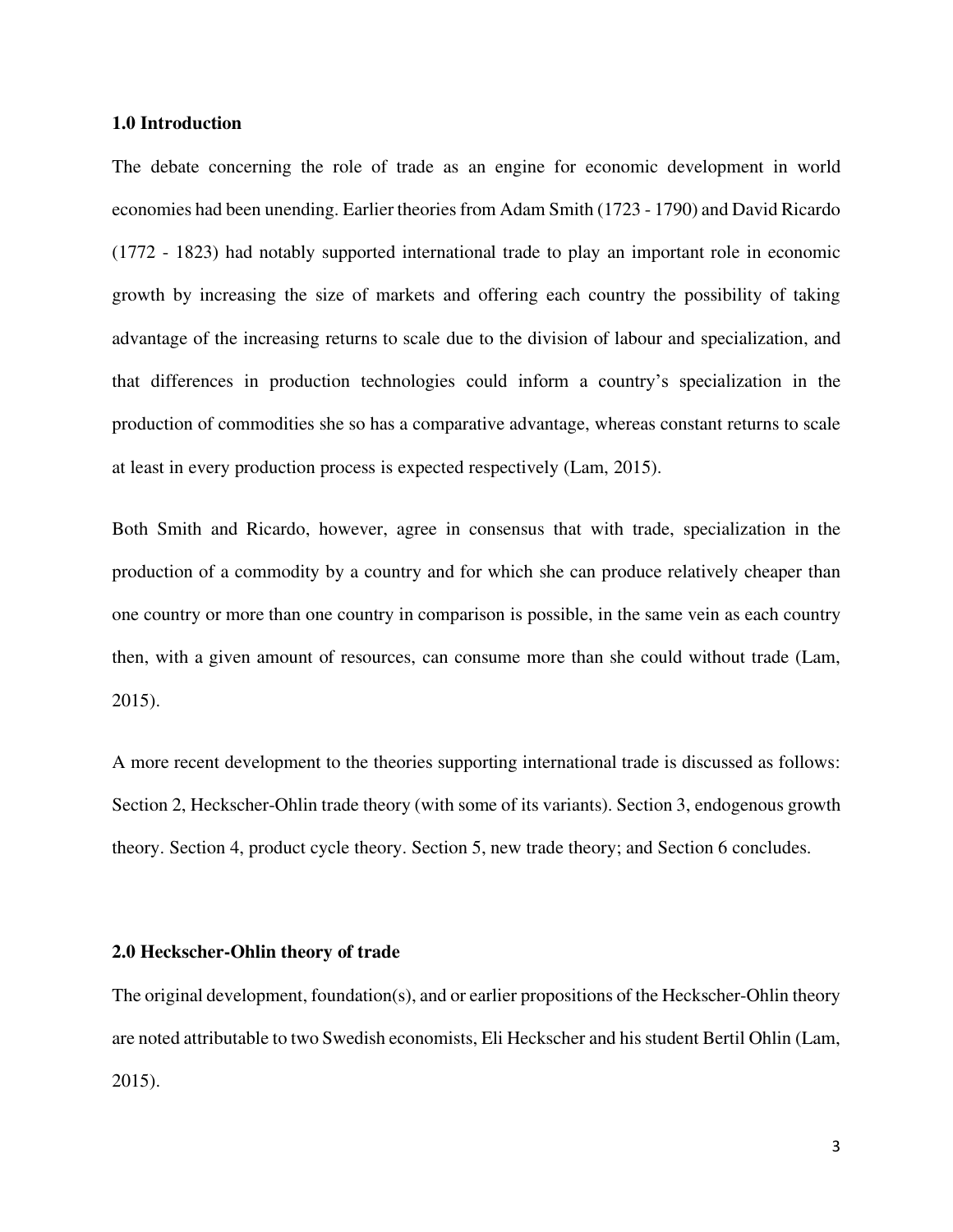There are six assumptions usually postulated with the Heckscher-Ohlin theory of trade: (1) no transportation costs or trade barriers (implying identical commodity prices in every country with free trade), (2) perfect competition in both commodity and factor markets, (3) all production functions are homogeneous to the first degree (implying constant returns to scale), (4) production functions are such that the two commodities always show different factor intensities, (5) production functions differ between commodities but are the same in both countries, and (6) tastes are the same in both countries (more specifically, both countries have identical homothetic community indifference maps) (Lam, 2015).

Below in this section, is a consideration of the factor endowment theorem, as well as the factor price equalization theorem.

#### **2.1 Heckscher-Ohlin Factor Endowment Theorem**

This formulation of the Heckscher-Ohlin theory states that a country's exports depend on its resources endowment whether it is capital-abundant or labour-abundant. If capital-abundant, she will produce and export capital-intensive goods which thereof are relatively cheaper than in one or more than one country. Likewise, a labour-abundant country will produce and export labourintensive goods which thereof are relatively cheaper than in one or more than one country (Lam, 2015).

It is worth to note that the difference between the Ricardian – two countries, two commodities – model and the Heckscher-Ohlin factor endowment model is the former postulates differences in production technologies between countries, while the latter assumes that production technologies are the same. Also, as with the Heckscher-Ohlin factor endowment theorem aligned to the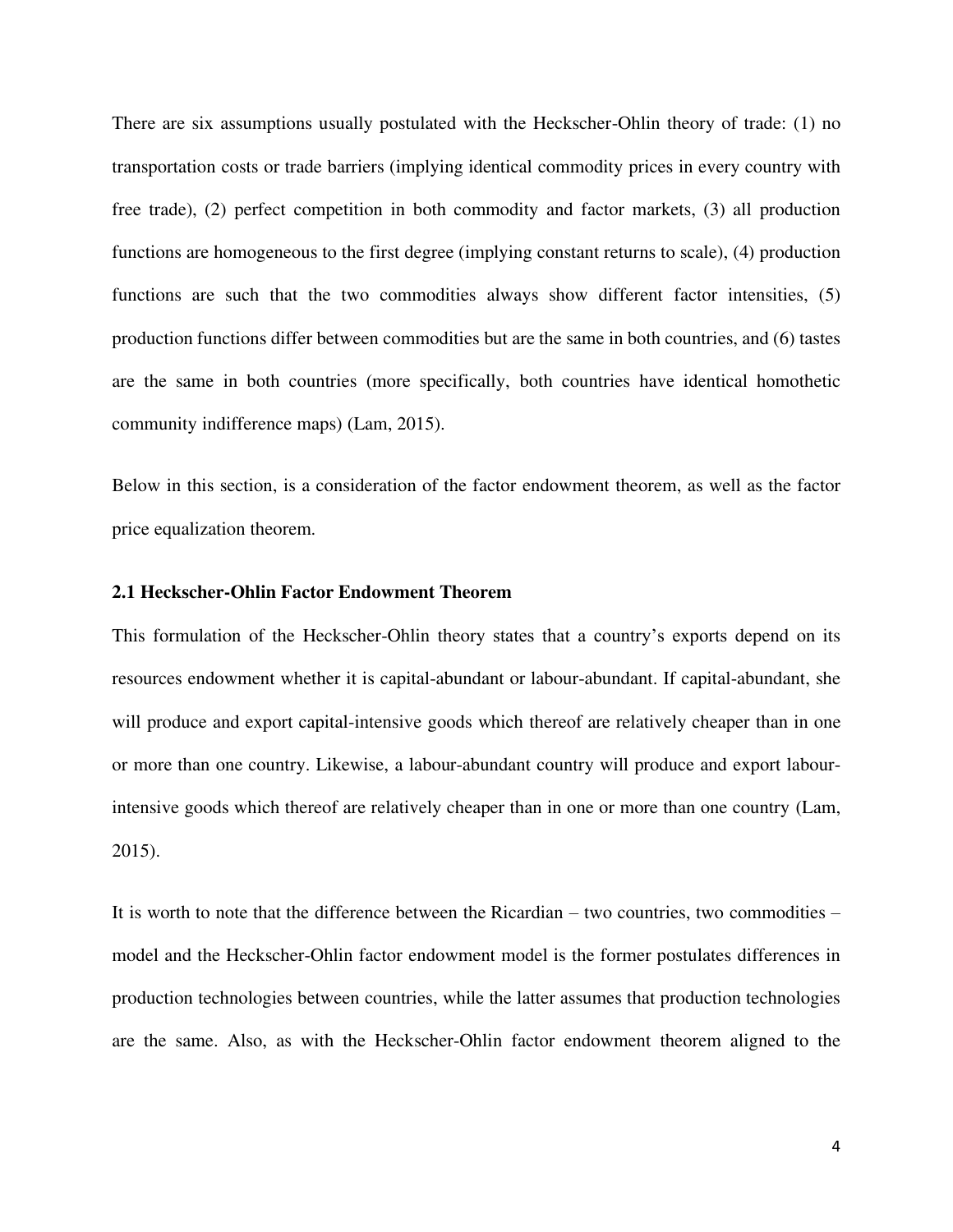Heckscher-Ohlin theory in general terms, there is the assumption of no differences in the aggregate preferences between countries (Lam, 2015).

The crux, however, with the Heckscher-Ohlin factor endowment theorem is that different countries have different resource endowments, and this discrepancy is sufficient to cause a different production possibility frontier in the two countries such that equilibrium price ratios would differ in an autarky (Lam, 2015).

#### **2.2 Heckscher-Ohlin Factor Price Equalization Theorem**

This theorem assumes free mobility of factors of production among countries, and as a result, factor prices would be the same in all countries. The Heckscher-Ohlin factor price equalization theorem posits that if the prices of output (or final goods) are equalized between countries in free trade, then the price of inputs (or factors of production) will also be equalized between countries. Thus, wages and rents are implied to converge across countries with free trade, and or trade-in final goods is regarded as a perfect substitute for trade in factors of production (Suranovic, 2006).

#### **2.3 Critique of the Heckscher-Ohlin theory of trade**

Some considerations nonetheless notable as a critique of the Heckscher-Ohlin theory of trade are as follows;

In respect to the Heckscher-Ohlin factor endowment theorem, the possible lack of political will on part of the government, the possible lack of motivation on part of industry stakeholders, etc. to explore the available endowed resources are some notions worth of concern. For example, these aforementioned could be prevalent in terms of less-focused concentration to address the limiteddiversified productive base of the domestic economy, and which may be as a result of poor ease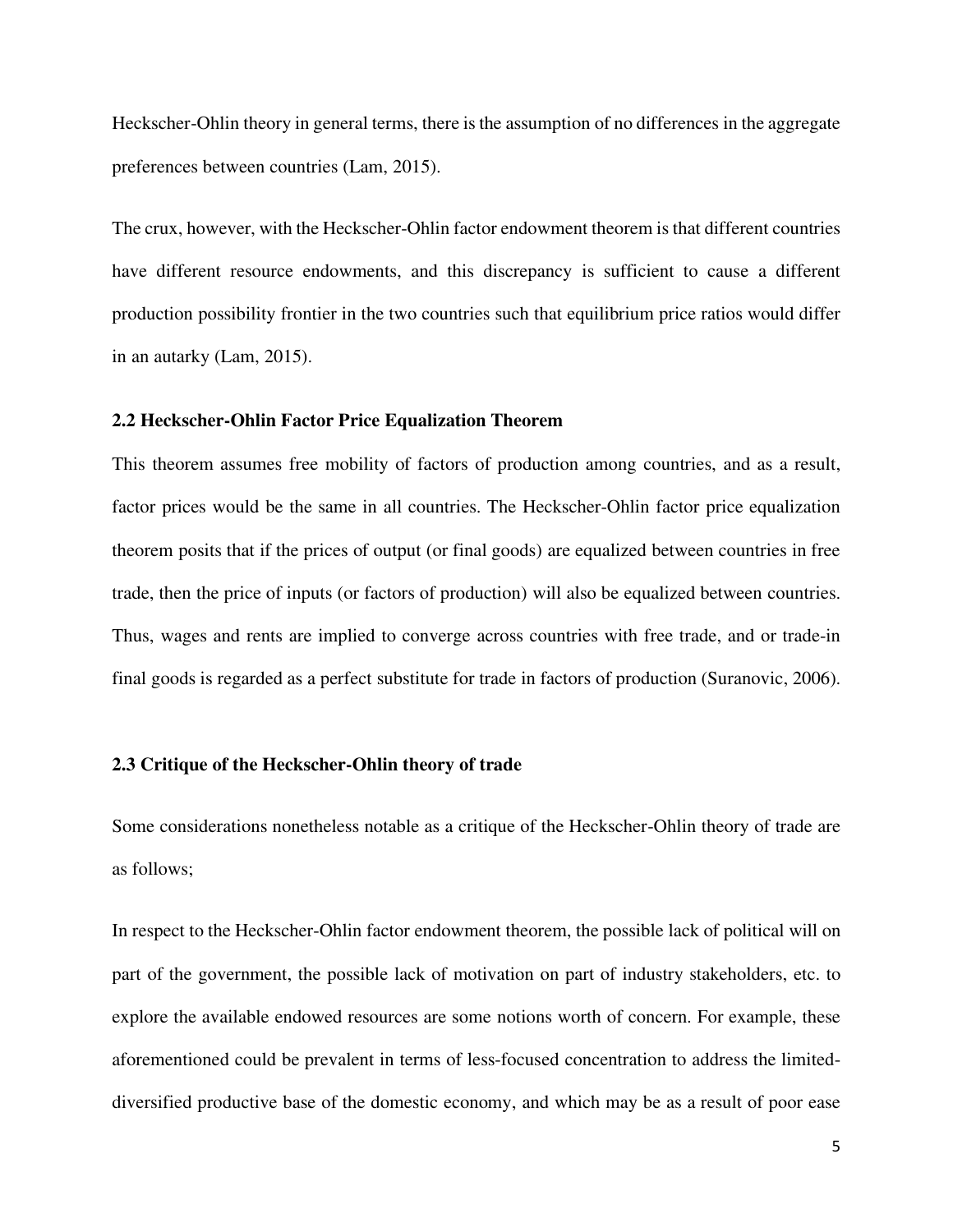of doing business (or obvious structural/institutional rigidities) inclusive of bottlenecks in business registration, non-transparency in the issuance of industry license(s), constraints in raw material sourcing, and poor business logistics and infrastructural support.

Whereas, for the Heckscher-Ohlin factor price equalization theorem, institutional rigidities such as poorly developed financial markets, poorly developed financial system, adverse labour policies for expatriates, etc. and unfavourable macroeconomic climate such as rising domestic inflation, exacerbated the level of unemployment or poor aggregate demand, etc. (or in other words, market imperfections, etc.), amidst others are some observations that could engender unattractiveness of the domestic economy to the reception of foreign capital (non-human and human) inflows (Oluwafemi et al., 2012). Hence, factor price equalization is one to not be expected in the real world.

Some other reasons for which the factor price equalization theorem ran into some difficulty include (1) differences in factor quality, (2) differences in production technology across countries, and (3) more obviously, differences in output prices across countries of the same product.

Thus, the notion of a single price for identical products in different countries is almost impossible to expect, i.e. price differentials among countries, due to market imperfections, do exist.

#### **3.0 Endogenous growth theory**

The Endogenous Growth Theory was developed in the 1980s, as a response in criticism to the Neoclassical Growth models which assume a country's long-run growth (and invariably, her capacity for industry to support trade) is exogenously determined by a saving rate (exemplified with the Solow model) and or technical progress (Leichenko, 2000).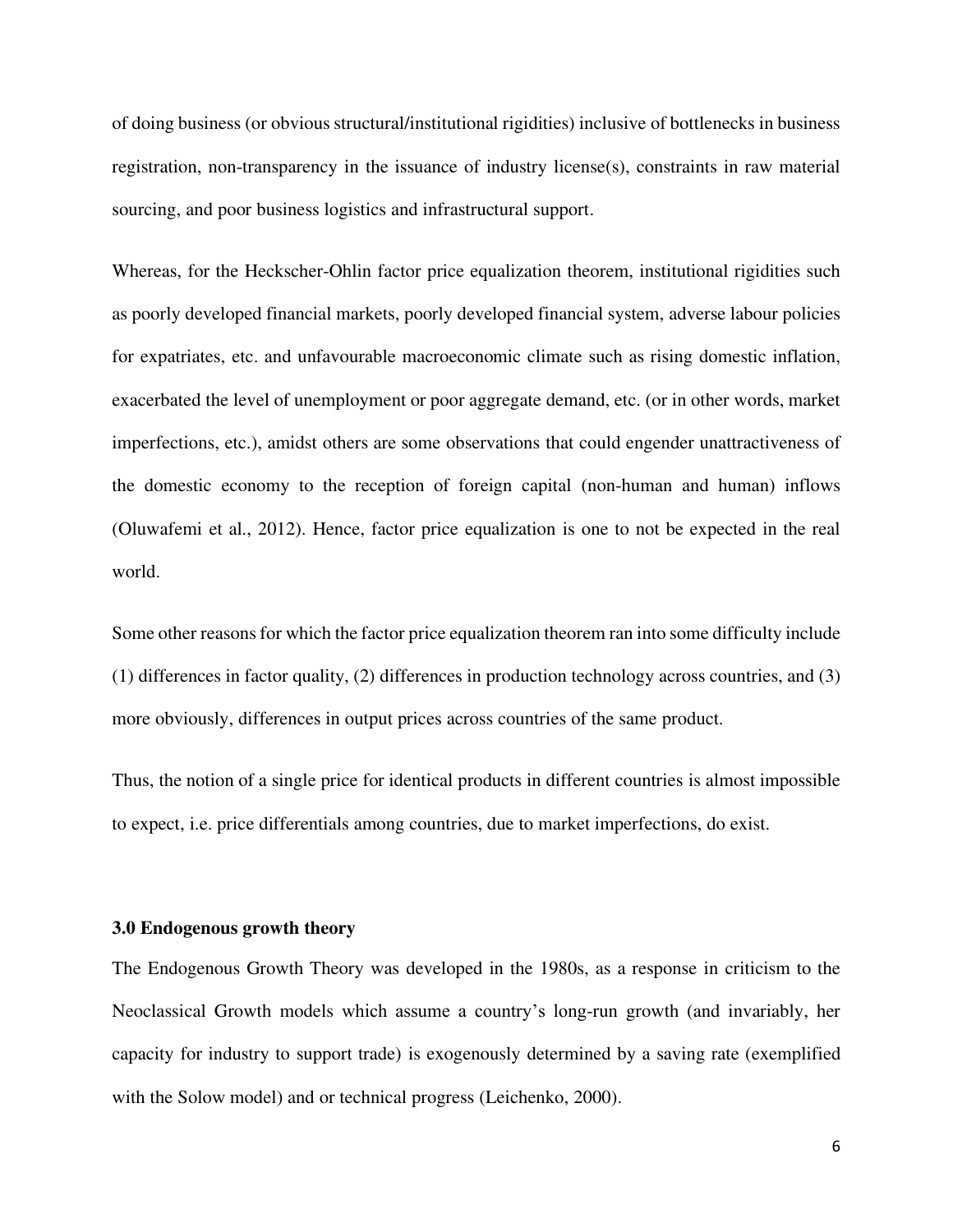Although growth (in the industry) within the neoclassical model is posited as may also occur as a function of increases in human capital, physical capital, or population, these increases are assumed to have diminishing or constant returns to scale, and so cannot bring about sustained growth in per capita income (or output) (Barro, 1993).

A major prediction of the neoclassical model is that the growth rates of countries or regions will converge over time. However, studies have found that a large share of economic growth (or growth in national output to support trade) cannot be explained by technological change and that empirical evidence does not support convergence. Also, the new empirics on regional convergence in the industrialized world reveal a rate of regional convergence that is much slower than the rate proposed by orthodox neoclassical models (Tallman and Wang, 1992; Romer, 1994; Martin and Sunley, 1998).

Thus, endogenous growth theory (EGT) attempts to rectify some of the problems of neoclassical theory by developing models in which long-run growth rates are endogenous to the model, based on certain assumptions about increasing returns, human or physical capital, and technology investment (Lam, 2015).

There are two different propositions of endogenous growth theory, which envisage different sorts of increasing returns: endogenous broad capital models and endogenous innovation models. The endogenous broad capital models can be further separated into two sets: (a) those that simply show capital investment as generating externalities, and (b) those that emphasize human capital and relate the technological change to 'learning by doing' and 'knowledge spillovers'. The endogenous innovation models have been labelled Schumpeterian because they emphasize the returns to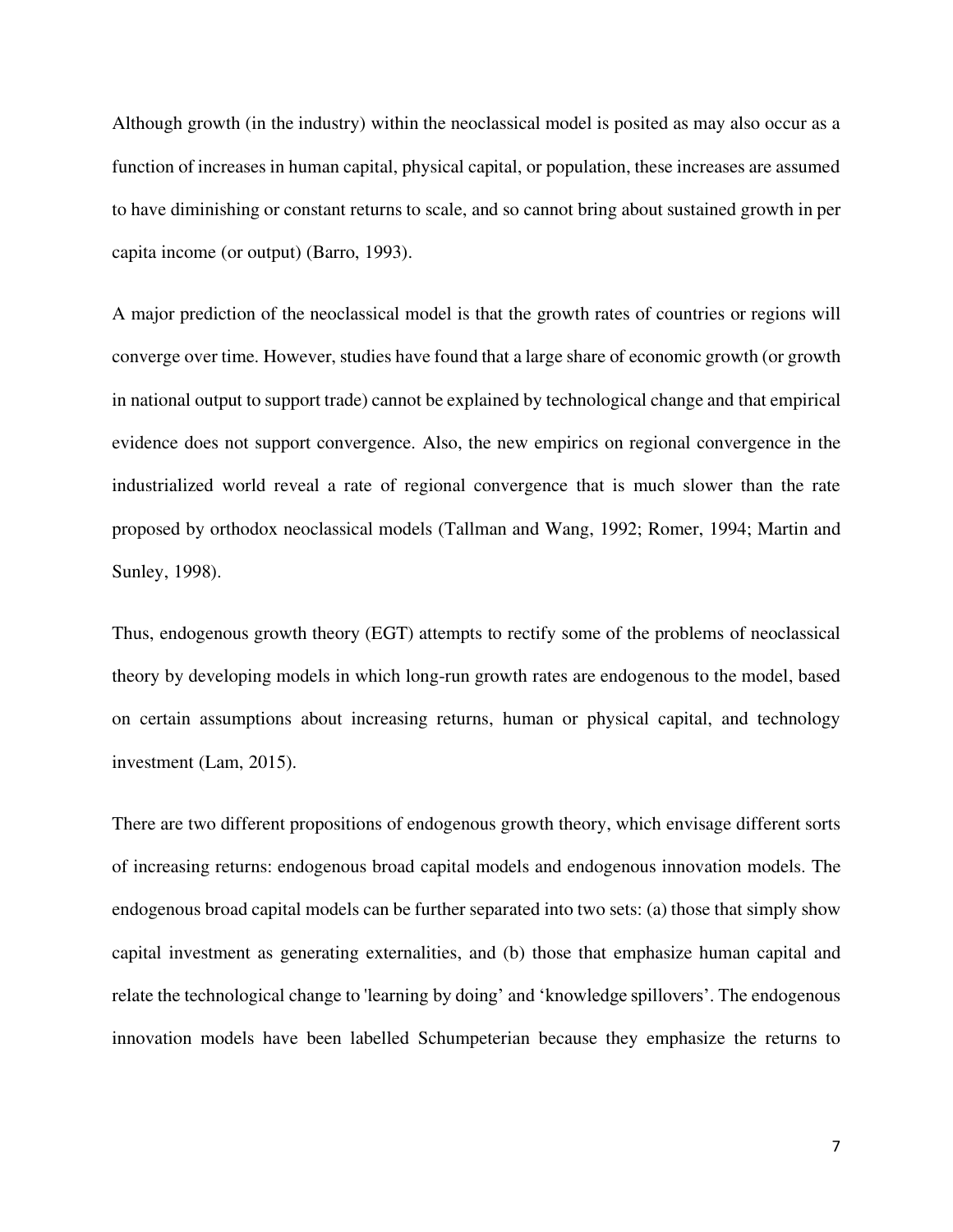technological improvements arising from deliberate and intentional innovation by producers (Martin and Sunley, 1998).

The EGT suggests that improvements in domestic productivity (and invariably, capable to inform trade relations) can be linked to a faster pace of innovation and extra investment in human capital. Furthermore, the theory predicts positive externalities and spillover effects from the development of a high value-added knowledge economy, which can develop and maintain a competitive advantage in growth industries in the global economy (Lam, 2015).

About emphasis on the importance of spillovers associated with new technologies, endogenous growth theory suggests that differential patterns of growth (and trade relations) may emerge as the result of specialization in different types of export goods. So, while all regions may benefit from the growth of exports, regions that specialize in goods with greater potential for spillovers may tend to experience more rapid growth (in industry and trade relations) than other regions. Several tests, though, of endogenous growth theory have been conducted at the regional level, but these studies have not sufficiently addressed the linkages between foreign trade and regional growth (Leichenko, 2000; Lam, 2015).

In sum, the main points of the EGT are as follows: (1) the rate of technological progress should not be taken as a given in a growth model, as appropriate government policies can permanently raise a country's income (or output) growth rate (as well as her extent of trade relations) particularly if they lead to a higher level of competition in markets and a higher rate of innovation, (2) there are potentially increasing returns from higher levels of capital investment, (3) private investment in Research and Development  $(R & D)$  is the central source of technical progress, (4) protection of property rights and patents can provide the incentive to engage in R  $\&$  D, and (5)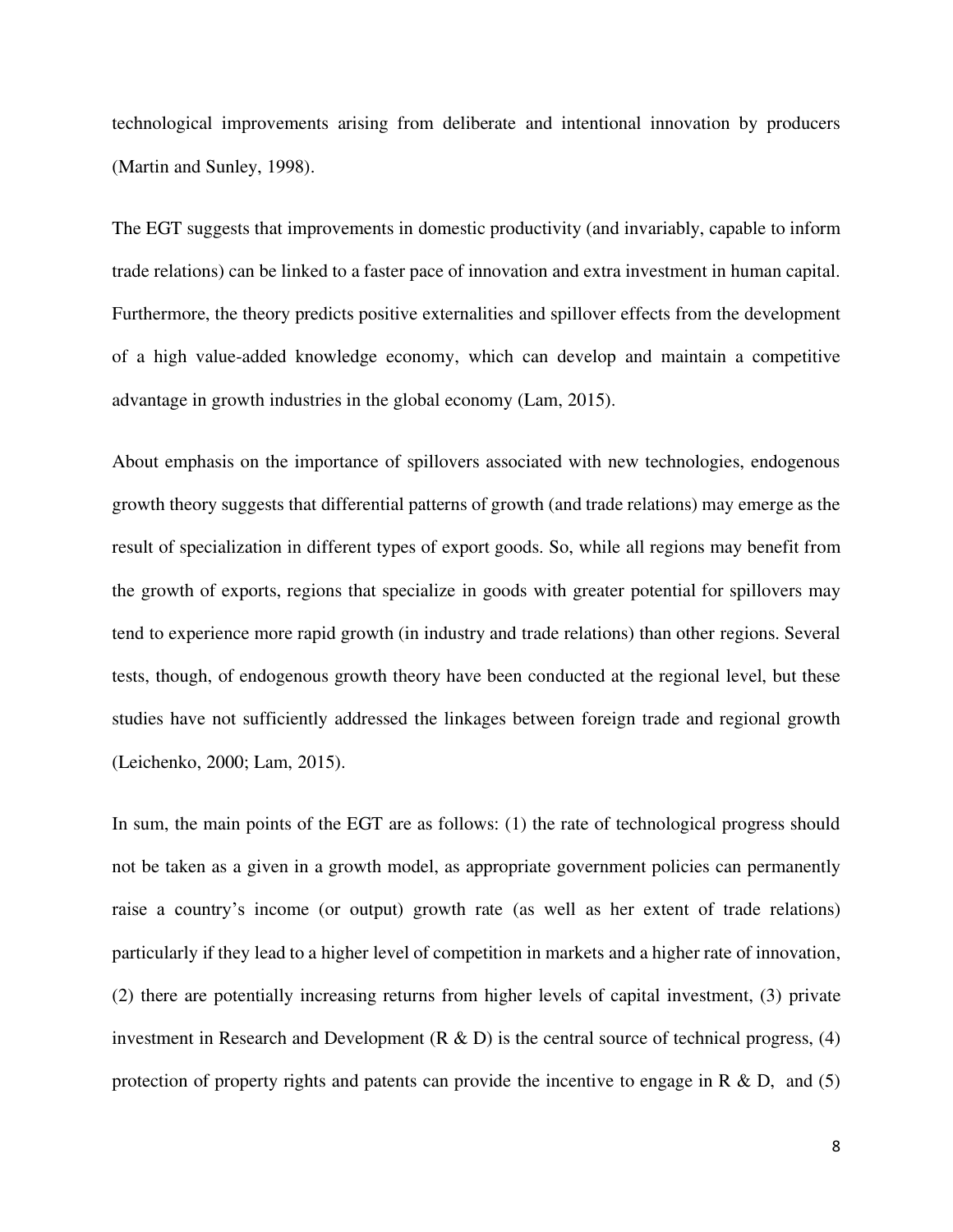investment in human capital (education and training of the workforce) is an essential ingredient of growth (Lam, 2015).

#### **3.1 Critique of the Endogenous growth theory**

Some critique of the EGT includes the following: the quality of labour force (in varied respects such as the various age demographics, citizenry average educational attainment, etc.) vary across countries, hence some countries with a critical mass of the aged population as well as poor educational infrastructure (or highly-privileged educational infrastructure affordable only by a few) will have less amount of labour force relatively that could be engaged in the production process that supports trade. Also, educational institutions of countries evolve differently, and so determine the amount of available human resources that could be engaged in the production process that could further enhance trade relations. More so, adverse immigration policies (or unfavourable labour laws for expatriates) that inhibit the inflow of skilled manpower could be heightened in some countries, for different reasons such as to protect the domestic labour earning opportunities, etc., and even at the expense of the need for labour resources to drive production that could support the country's trade. Furthermore, poor government and corporate concentration on research and development  $(R & D)$  could inhibit innovation for business growth, and so a nonoptimal production pattern in support of trade relations may be prevalent. Lastly, the poor capacity of the domestic financial sector (to mobilize the needed financial resources) to support business growth could be the case in some countries, and so could delimit the level of private sector-led activities' participation in the country's trade relations (Pritchett, 2001; Oluwafemi et al., 2012).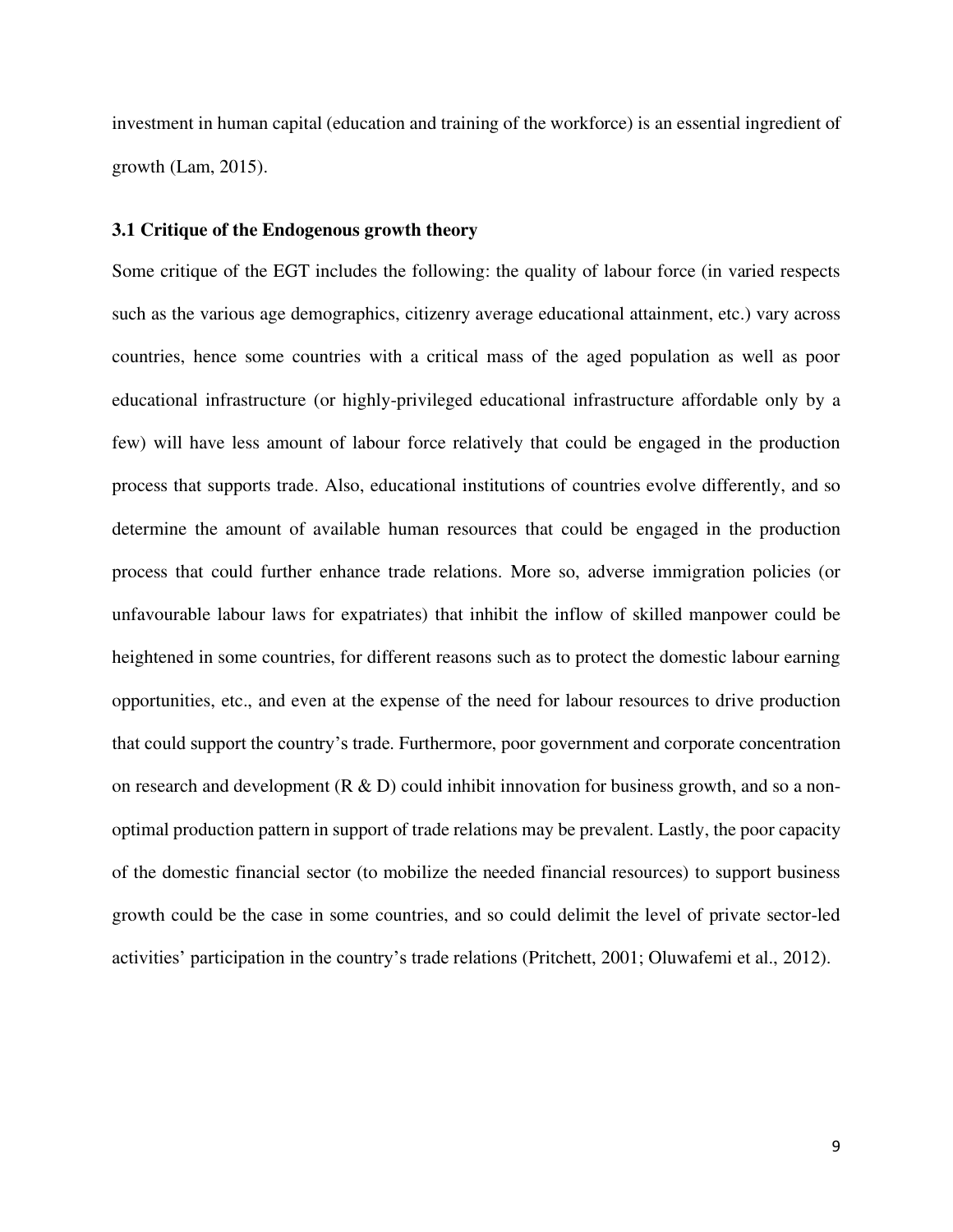#### **4.0 Product cycle theory**

The product cycle theory as put forth by Vernon, from the viewpoint of the US market, emphasizes the timing of innovation, the effect of scale economies, and the role of ignorance and uncertainty as factors influencing trade patterns. Vernon claims that a large gap (or time lag) exists between the knowledge of scientific principles and the application of these principles in the generation of new, marketable products (Vernon, 1966).

The product cycle thereof encompasses three stages of development: (1) introduction, where an inventing country develops and export a particular product to foreign markets, (2) standardization, where inventing countries lose export market shares to other countries who imitate the innovation, and (3) maturation, where inventing countries become net-importers of the product. The core of this theory is the assumption that the diffusion of new technology transpires slowly enough to create temporary differences between countries in available production technology (Lam, 2015).

A proposition here is that home market characteristics (such as level of domestic demand, level of domestic demand for the new product, etc.) are particularly important during the first stage of the product cycle when a new product is introduced into the inventing country's domestic market. More so, production during this first stage is typically characterized by high per-unit costs, low price elasticity of demand, and monopoly power over the product design. But then, the need for flexibility in the use of inputs, and the need for rapid communication between producers and consumers as the product are test-marketed, are more important than production costs during this first stage, while producers will also export to other countries with levels of income and demand similar to the inventing country (Leichenko, 2000).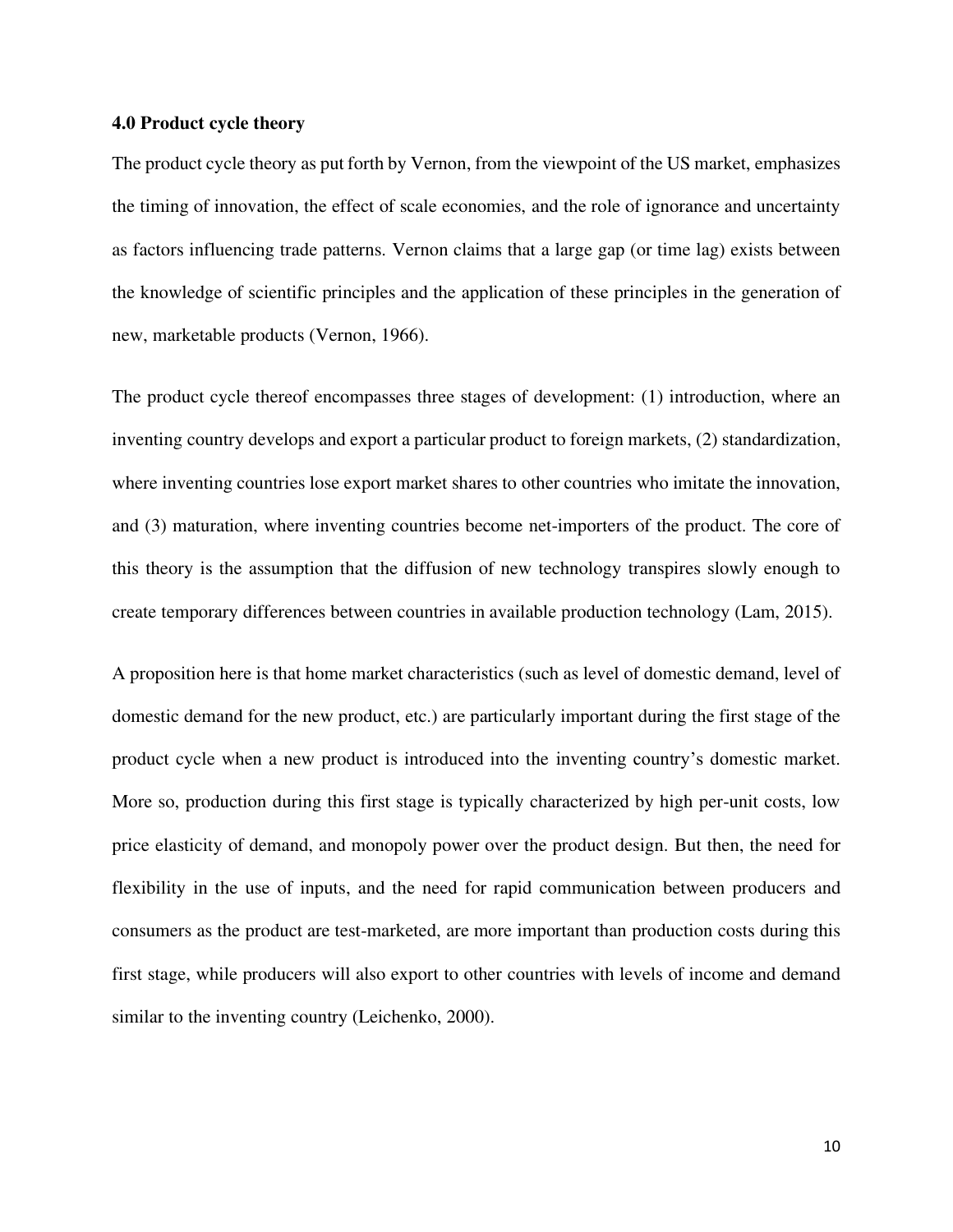At the same time, in other countries, where the new product is imported and introduced, consumer demand gradually picks up and demand-induced domestic production starts. Nevertheless, the inferior quality and high costs of production impede the competition with imports. Hence, imports remain high and a run on the country's foreign exchange resources may occur, and so the necessity for state intervention to implement a certain level of tariffs and other import restrictions to protect the domestic industry from foreign competition. The advantageous position of having an established and often protected domestic market, coupled with the acquisition of standardized production technology, makes large-scale production possible. Thus, domestic products gradually replace imports as product quality improves and price becomes competitive. This stage corresponds with the standardization stage (Dowling and Cheang, 2000).

By the third stage, the growth of domestic demand has slowed down in the inventing countries, and exports of the product have begun in other countries. Production in other countries is kept at a high level through additional production for export, and imports diminish in absolute terms. The strong exports in other countries enable these same countries to import capital goods for the continued expansion of production. Inward FDI in other countries becomes significant, as the same industry in the inventing countries has lost its comparative advantage, and has started to relocate to other countries. This stage in other countries corresponds with the maturation (third) stage in the inventing countries (Lam, 2015).

#### **4.1 Critique of the product cycle theory**

A key problem with the product cycle theory, despite the emphasis on the firm's strategy and the changing nature of demand, is that the proposition for the basis of trade is deterministic (or theoretical). Once, a new product is introduced, the transitions from one stage to the next, and the subsequent patterns of production location and trade, are seen as unavoidable. Inward FDIs (to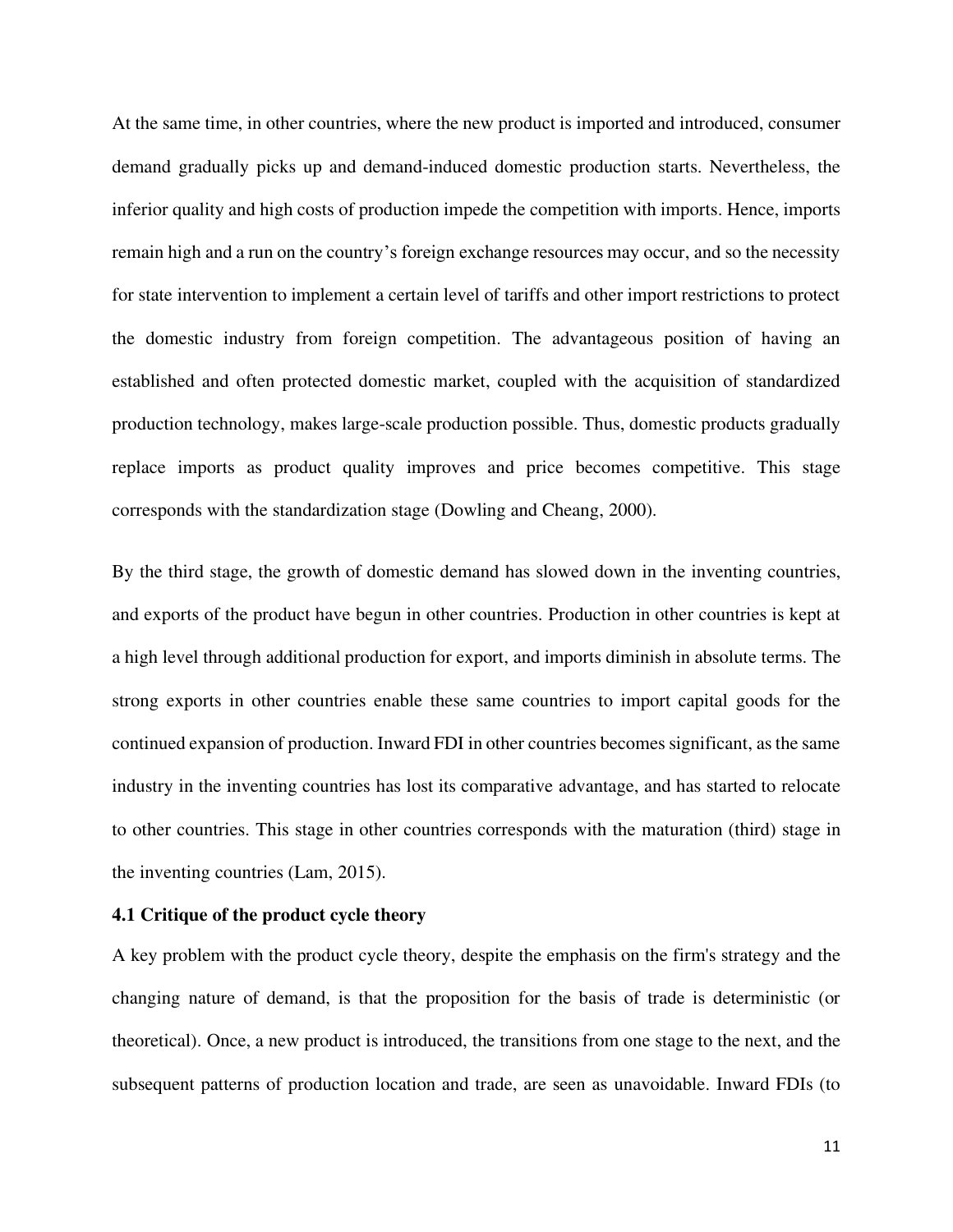places of the target market) could be the first stage, in terms of production of the new product, and product re-branding could be used to salvage the effect of product maturity on inventing firm's market dominance.

More so, the theory fails to recognize that in a world of 'imperfect knowledge' – in terms of lack of information about products, preferences, competitors, etc., in foreign markets, entrepreneurs first will produce goods for domestic needs of which they are aware. As a successful firm grows, the local market becomes insufficient for further expansion. The trading horizon of the firm is gradually lifted. Only after what has probably been a considerable period of producing for the domestic market that the entrepreneur become aware of the profit opportunities offered by producing for foreign countries. The export market will not be entered until then.

#### **5.0 New trade theory**

The New Trade Theory (NTT) emanates from the new growth theory (NGT) that emerged within the international trade and economic growth and development literature during the early 1990s (Ezeala-Harrison, 1999).

The NGT emphasizes technological progress (and the determinants of technological progress) as well as the externalities that the development and application of new knowledge confer, as explicit variables that determine economic growth. The theory made clear that innovations take place more in some countries than others because of, among other things, differences in the development of science in countries of the world, the relative levels and quality of their research institutions, and the relative levels and quality of their educational systems (Lam, 2015).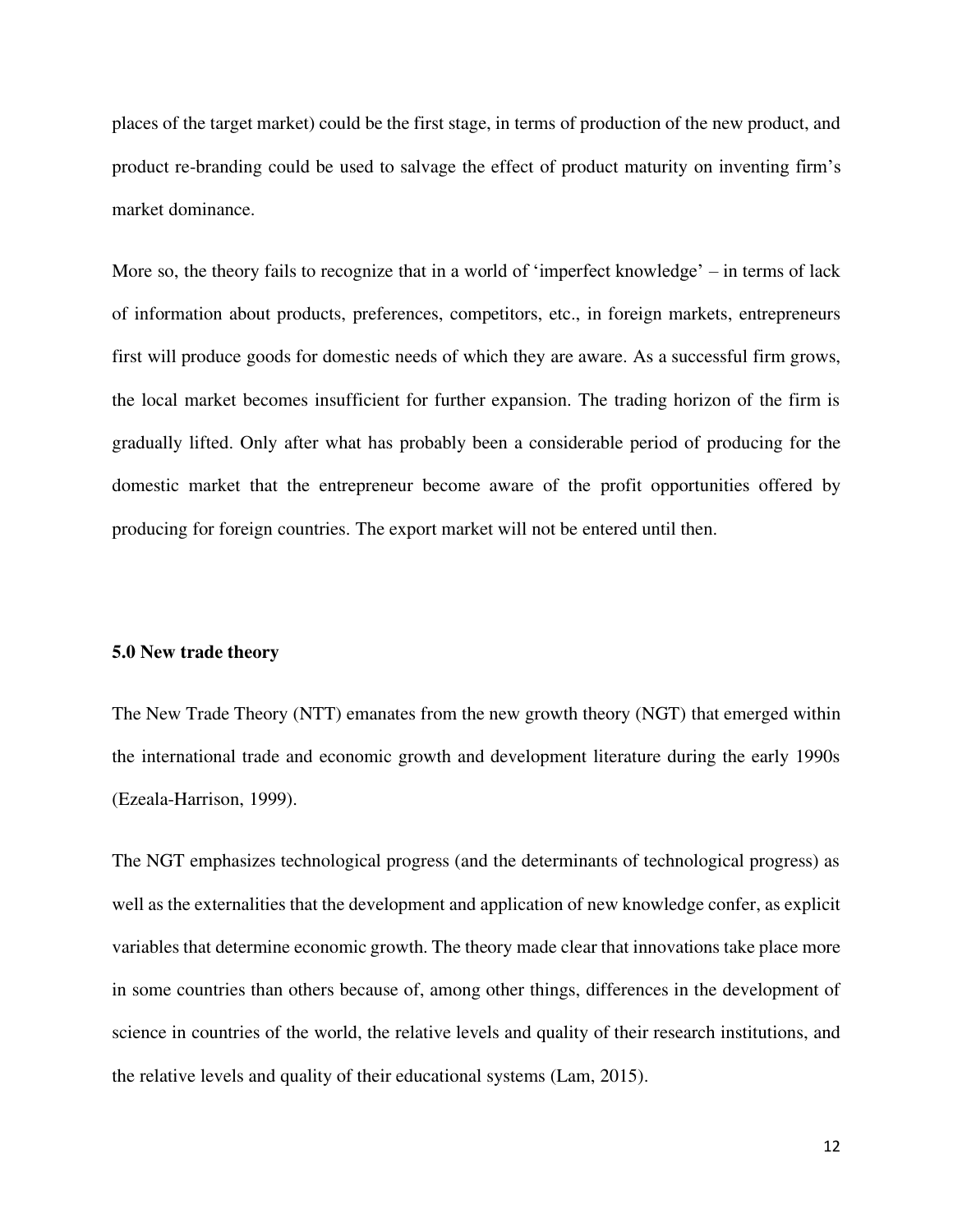The central point of the NGT is that of diffusion of knowledge between firms, as knowledge is given as a key factor of production. Therefore, the NGT implies that firms should invest more in knowledge, as much as in other capital resources to be productive or maintain productivity (Ezeala-Harrison, 1999; Lam, 2015).

The association between NGT and NTT lies in their common emphasis on the magnitude of technology and the diffusion of knowledge in the relative flow of the gains from trade to trading countries. The NTT sought to explain the high levels of intra-industry trade, and the large proportion of world trade that takes place between similar countries. Thus, the NTT suggests that the existence of increasing returns to scale and imperfect competition provides reasons for specialization and trade, even when countries are similar in factor endowments (Krugman, 1979; Helpman and Krugman, 1985).

Although the majority of work within NTT assumes that increasing returns are internal to the firm, some studies have shown that that increasing returns could be external to the firm. Also, evidence has shown that trade, in the presence of external economies of scale, leads to the regional concentration of scale-intensive industries. For example, in economies of agglomeration, which increase with increasing regional size where a centre for production and exporting is set up (e.g. industrial park, export zone, etc.), tend to provide this centre permanent cost advantages over other locations (Krugman, 1991; Krugman and Venables, 1993; etc.).

#### **5.1 Critique of the new trade theory**

A notable critique of the NTT is the non-consideration of possible foreign market bias for exports of certain products (and or for some goods originating from some countries), even when they are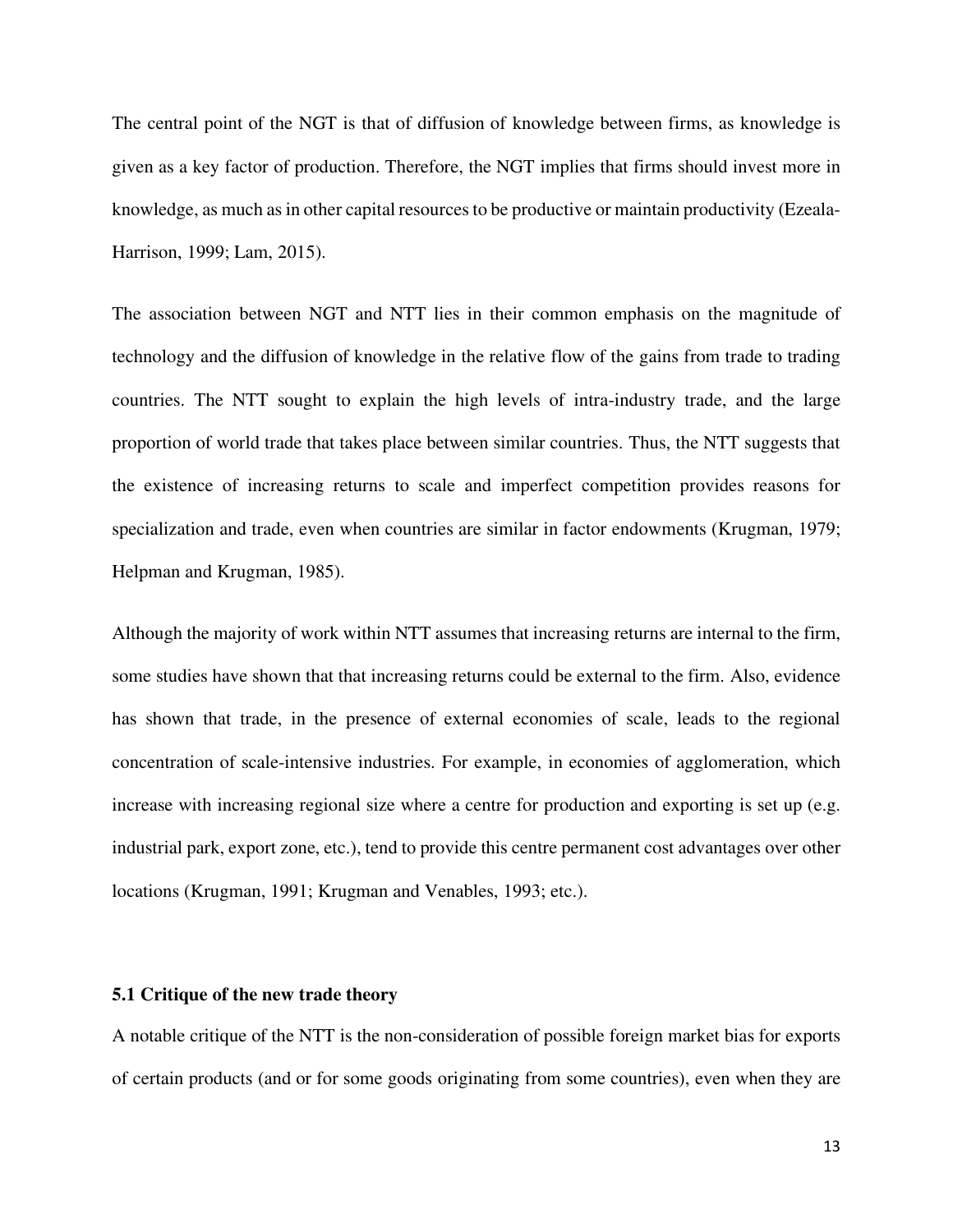produced relatively cheaper. An example, in this case, is the African Growth and Opportunity Act (AGOA) which attempts to mitigate the United States of America (USA) market bias for commodities from selected African (or developing) economies, and at the same time foster trade relations between the USA and these economies. The AGOA came into effect in the year 2000 and amended in 2004 under the President George Bush Administration with tenure extended to 2015, and this agreement is intended to increase exports and economic growth in sub‐Saharan Africa by providing trade preferences to eligible countries. Still, skepticism for same commodities from same selected African economies to be of quality (or adhere to the USA regulatory standards), especially on part of the USA citizenry, shrouds the fruitful implementation of this Act (Oluwafemi et al., 2012; Cook and Jones, 2015; 2020).

#### **6.0 Conclusion**

The foregoing theories so discussed have shown other plausible reasons, amidst those proposed from the traditional classical perspective(s), as the basis for which trade among world economies takes place.

#### **References**

Barro, R. J. (1993). *Macroeconomics* (Fourth Edition). New York: John Wiley & Sons

Cook, N. P. S., & Jones, J. C. (2015). The African Growth and Opportunity Act (AGOA) and Export Diversification*. The Journal of International Trade and Economic Development: An International and Comparative Review.* DOI: 10.1080/09638199.2014.986663